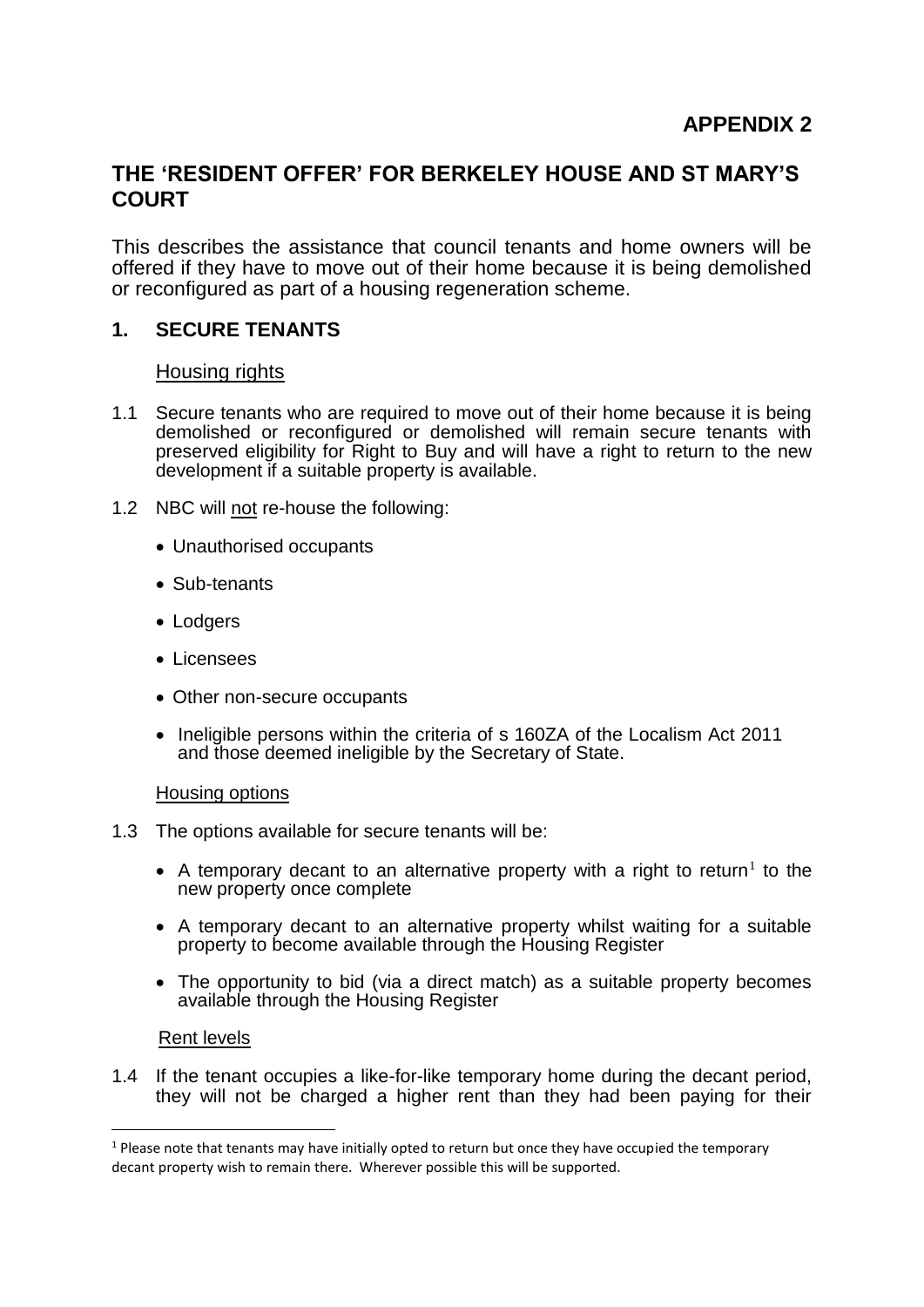original home. However, they will not be afforded the same protection if the rent they are required to pay for their new permanent home is higher than they had been paying for their original home.

1.5 In order to help tenants to make an informed choice about their future housing, NPH will carry out an affordability check with the tenant, as there is a possibility (depending on the size, type and location of the home they move into) that the rent they pay for their permanent home will be higher than they were paying for their original home.

#### Disturbance Payments

- 1.6 A **Disturbance Payment** (in the form of financial support and/or practical assistance) will be provided to cover reasonable moving costs:
	- Based on each resident's identified needs, NPH will arrange and pay for specialised contractors to carry out the removal of furniture and effects from and back to the tenant's permanent home and any necessary storage and supply of storage boxes. A full packing service will be available for elderly, frail or disabled tenants to allow them to move, with on the day support as necessary.
	- Financial support will be given towards the supply and fitting of floor coverings up to an approved upper limit per metre in both the temporary home and permanent home.
	- Financial support will be given towards the provision of new curtains and curtain track up to a reasonable cost per pair where the existing curtains do not fit due to different window sizes in both the temporary home and the permanent home.
	- Financial support will be given towards the redirection of post (following the tenants' completion of the postal redirection form) for a maximum period of 6 months.
	- Financial support will be given towards the disconnection and reconnection of existing kitchen appliances, or room heaters using Gas Safe or equivalent registered plumbers or electricians in both the temporary and permanent home.
- 1.7 Tenants will retain responsibility for:
	- Informing their insurers of their changes of address
	- Informing Council Tax of their changes of address
	- Reading meters and paying the utilities of the home they have been decanted from and the one they have been moved into

#### Home Loss Payments

1.8 A Home Loss Payment is a statutory payment that is made to compensate tenants (who have been living in their home for over 12 months) for having to permanently move out of their home. This mandatory lump sum payment is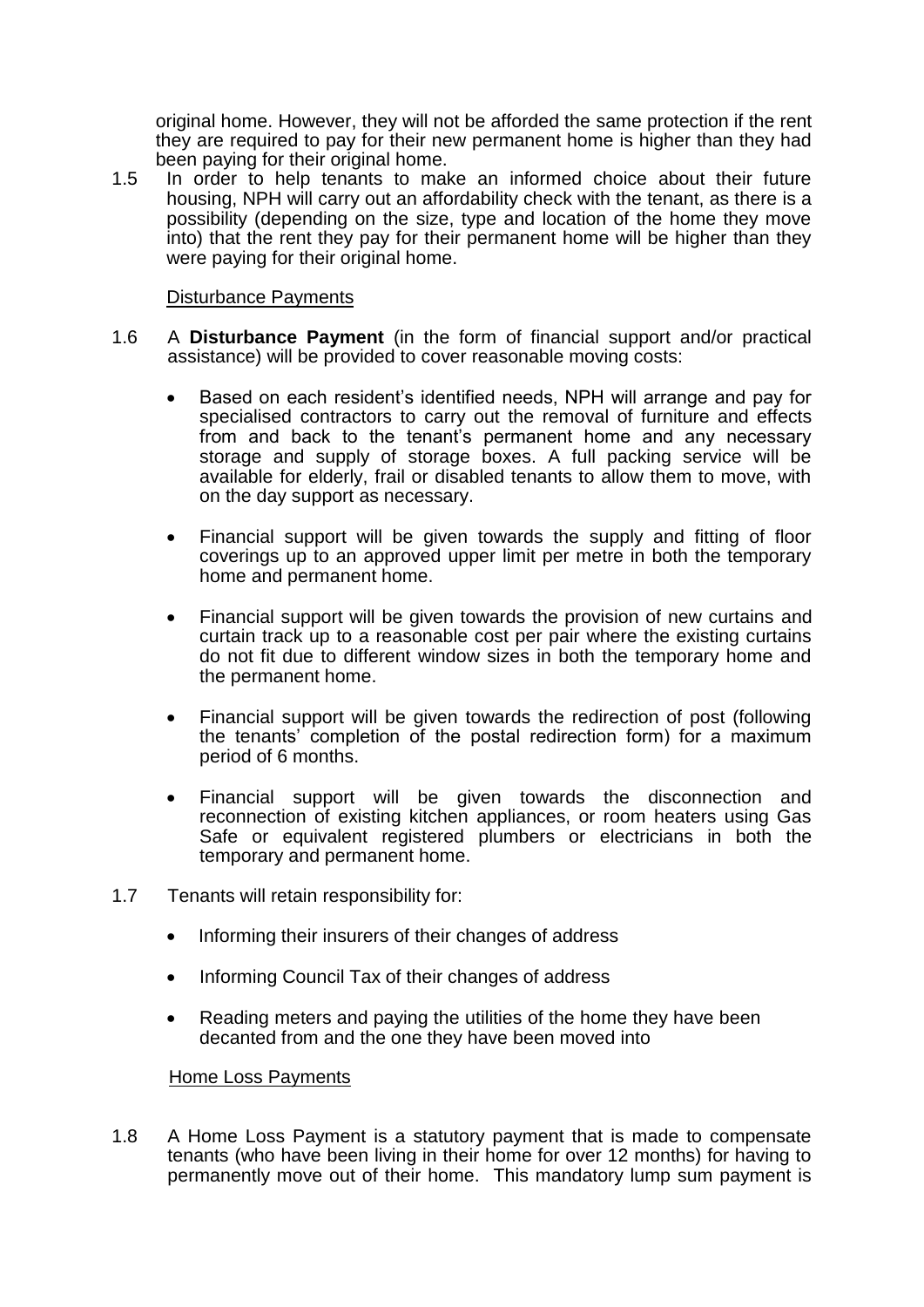fixed by Section 30 of the Land Compensation Act 1973 and the size of it is reviewed annually in September.

#### Two reasonable offers

- 1.12 Tenants will be made two reasonable offers of suitable accommodation. "Reasonable" and "suitable" will take into account the preferences of the tenant as well as the availability of stock and the demands from other households for whom NBC has a legal duty to accommodate. It will also take into account any particular adaptations needed for the household.
- 1.13 Where a tenant has not bid within six weeks and has had the support to do so NPH retains the right to bid on their behalf and make suitable offers of accommodation on this basis.

#### Final offers

1.14 The tenant has the right to refuse an offer but, when they have refused two offers of suitable properties, NBC will provide one final offer which will be the first available property that meets the household's bedroom needs assessment and is as close to their areas of preference as possible. Tenants will have the opportunity to discuss all suitable properties before a formal offer is made to minimise the possibility of refusal.

#### Possession action as a last resort

1.15 NBC retains the legal right<sup>2</sup> to seek a possession order as a last resort, once all other alternatives have been explored and reasonable offers of rehousing have been rejected. Possession will only be granted by a Court with the provision of suitable alternative accommodation.

## **2. HOME OWNERS WHO HAVE BEEN LIVING IN THE PROPERTY CONTINUOUSLY FOR AT LEAST THE LAST 12 MONTHS**

- 2.1 NBC will purchase properties from home owners (who have been living in the property continuously for at least the last 12 months) for the market value plus a 10% home loss payment.
- 2.2 If the home owner agrees to this within two months of the Council's Cabinet approving the regeneration scheme, they will be offered an incentive payment of an additional discretionary 5% home loss payment.
- 2.3 The Council will also pay reasonable (pre-agreed) legal and valuation costs. Any additional premium will be at the discretion of the Council.
- 2.4 Where possible, home owners who have lived in their homes continuously for at least the last 12 months will be given the option to return, using one of three options:
	- (a) Through outright sale of the new home.

1

 $^2$  under Ground 10 or 10a of Schedule 2 of the Housing Act 1985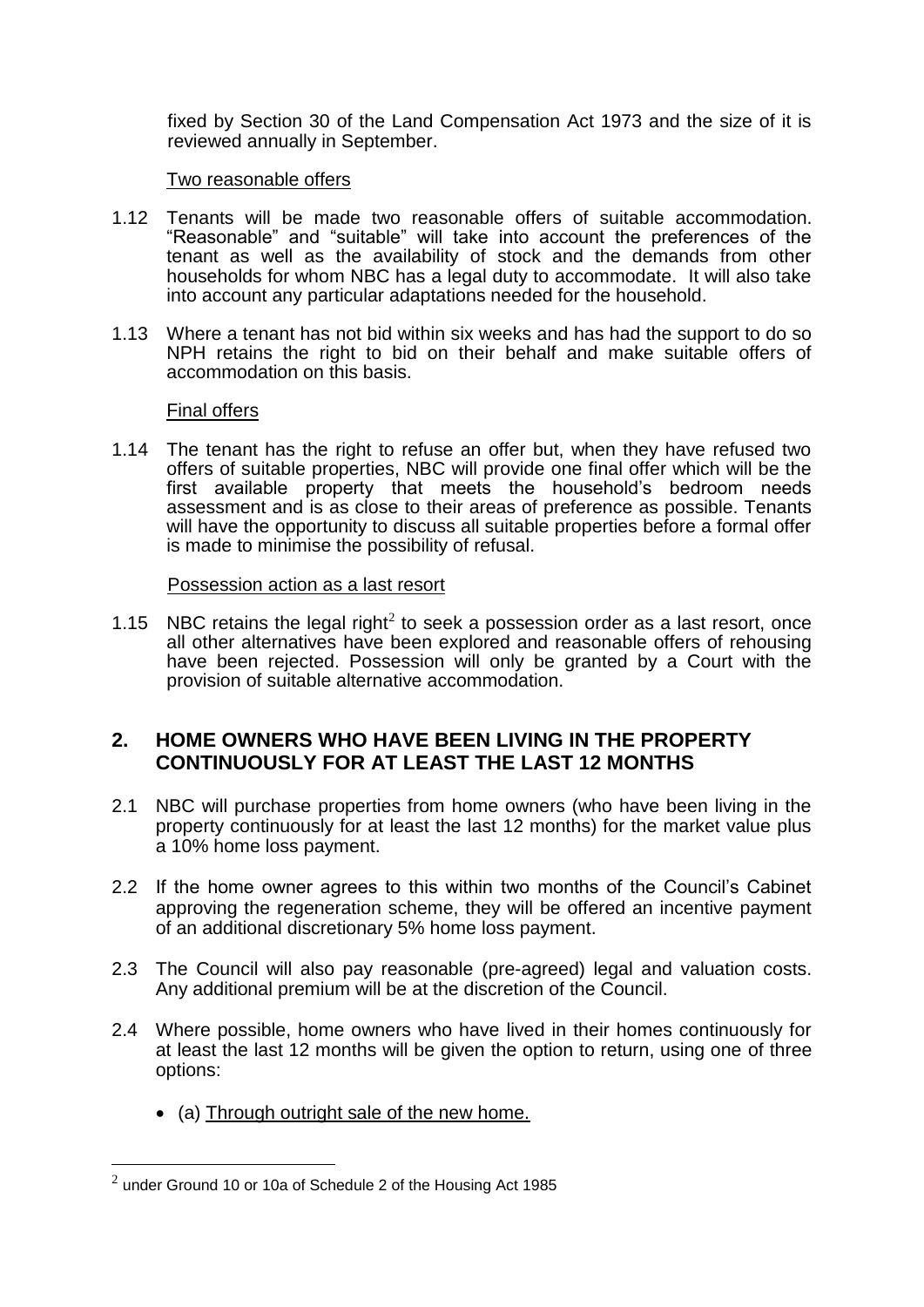NBC and the home owner will enter into one agreement binding both parties to the sale and purchase of the existing home and the new home.

As the home owner's financial circumstances may change while the new home is being built, the agreement will be conditional upon the home owner having the funds available at the point of completion.

#### (b) Through a shared ownership lease of the new home.

NBC and the home owner will enter into one agreement binding both parties to the sale and purchase of the existing home and shared ownership lease of the new home.

A comprehensive affordability assessment (which will take into account the home owner's income, outgoings, savings / capital and mortgage potential) will inform the level of shares to be purchased.

As the home owner's financial circumstances may change while the new home is being built, the agreement will be conditional upon the home owner having the funds available at the point of completion.

(c) Through an affordable rental basis.

A comprehensive affordability assessment (which will take into account the home owner's income, outgoings, savings / capital and mortgage potential) will inform NBC's decision on whether or not the home owner can afford to purchase a property through a shared ownership lease.

NBC will purchase the property from the home owner, and the home owner will join Northampton's Housing Register and have the same housing options as the secure tenants (see Paragraph 1.3, above).

## Right To Buy Scheme

- 2.5 If the home owner has purchased the property (as a council tenant) under the Right To Buy Scheme, they will have received a discount on the purchase price when they bought it and, if they sell it within five years, they will normally be required to repay all of part of the discount they have received.
- 2.6 Where a home owner sells their property to the Council (either voluntarily or as a result of its compulsory purchase) after the Cabinet has formally approved the regeneration scheme, the Council will not seek to recover any of the money that the home owner received as a discount when they bought the property.

## **3. HOME OWNERS WHO HAVE NOT BEEN LIVING IN THE PROPERTY CONTINUOUSLY FOR AT LEAST THE LAST 12 MONTHS**

3.1 NBC will purchase properties from home owners (who have **not** been living in the property continuously for at least the last 12 months) for the market value plus a 7.5% home loss payment.